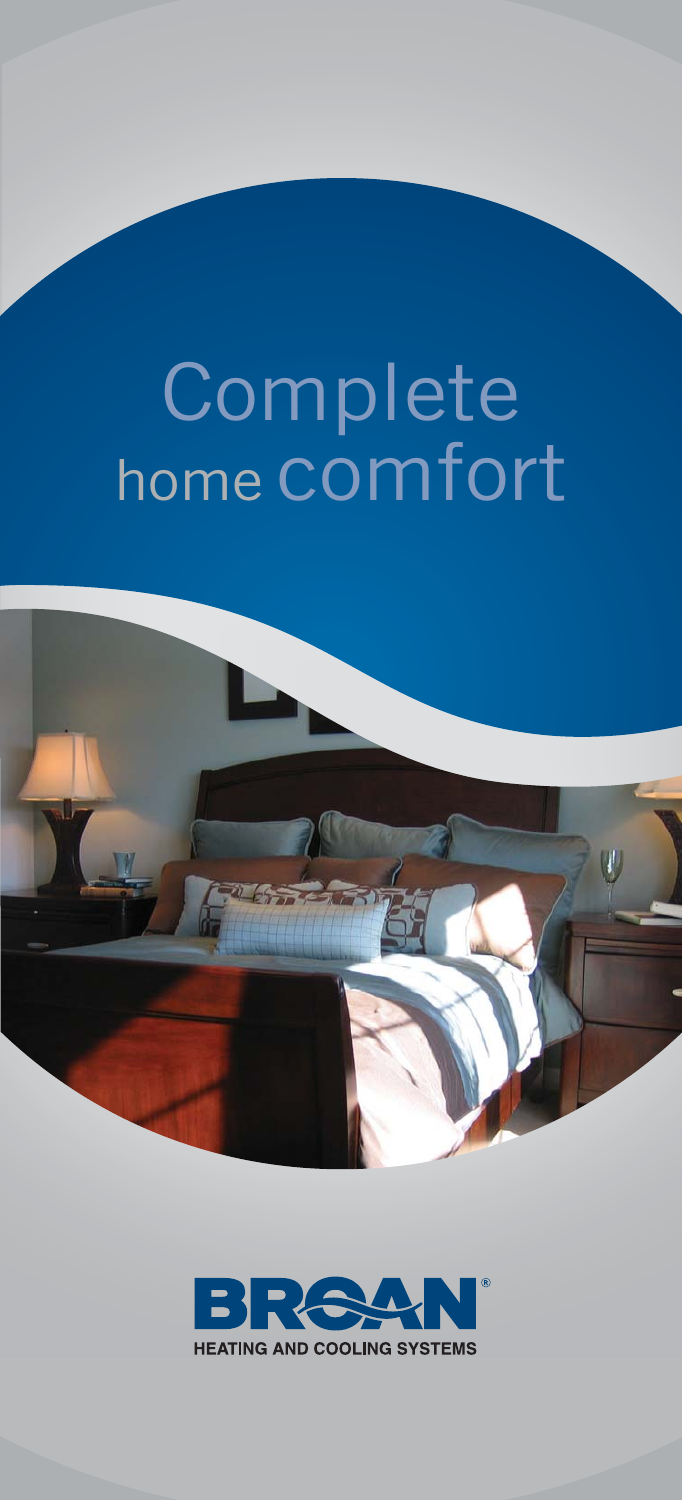X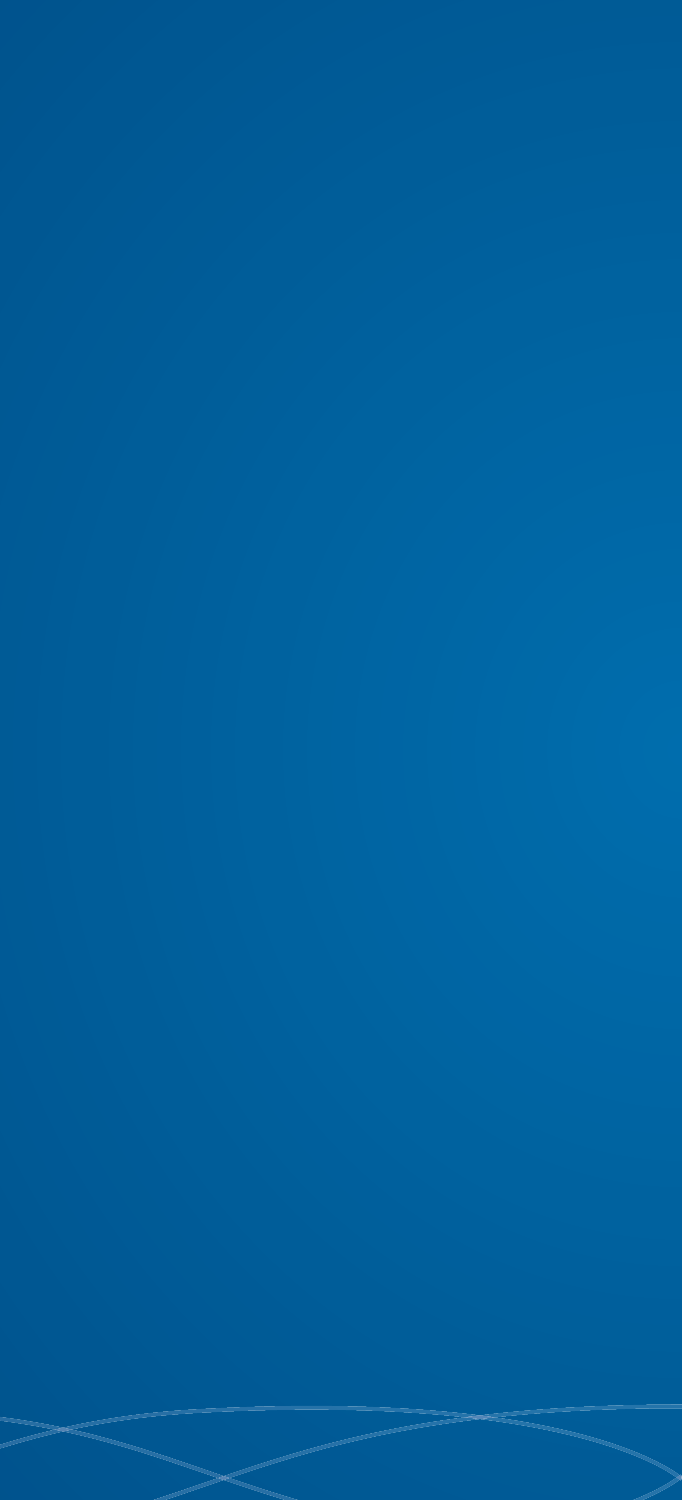### **THE BROAN WARRANTY & QUALITY PLEDGE**

Our furnaces, air conditioners and heat pumps offer a 10-year limited warranty on parts, and a limited lifetime warranty on heat exchangers when product is registered. Our 10-year Quality Pledge promises that if the compressor or heat exchanger fails in one of our units, we will replace the entire unit with an equivalent Broan replacement, when registered. Some conditions apply. Ask your Broan contractor or visit us at www.broanhvac.net for

warranty details.

Product registration required.



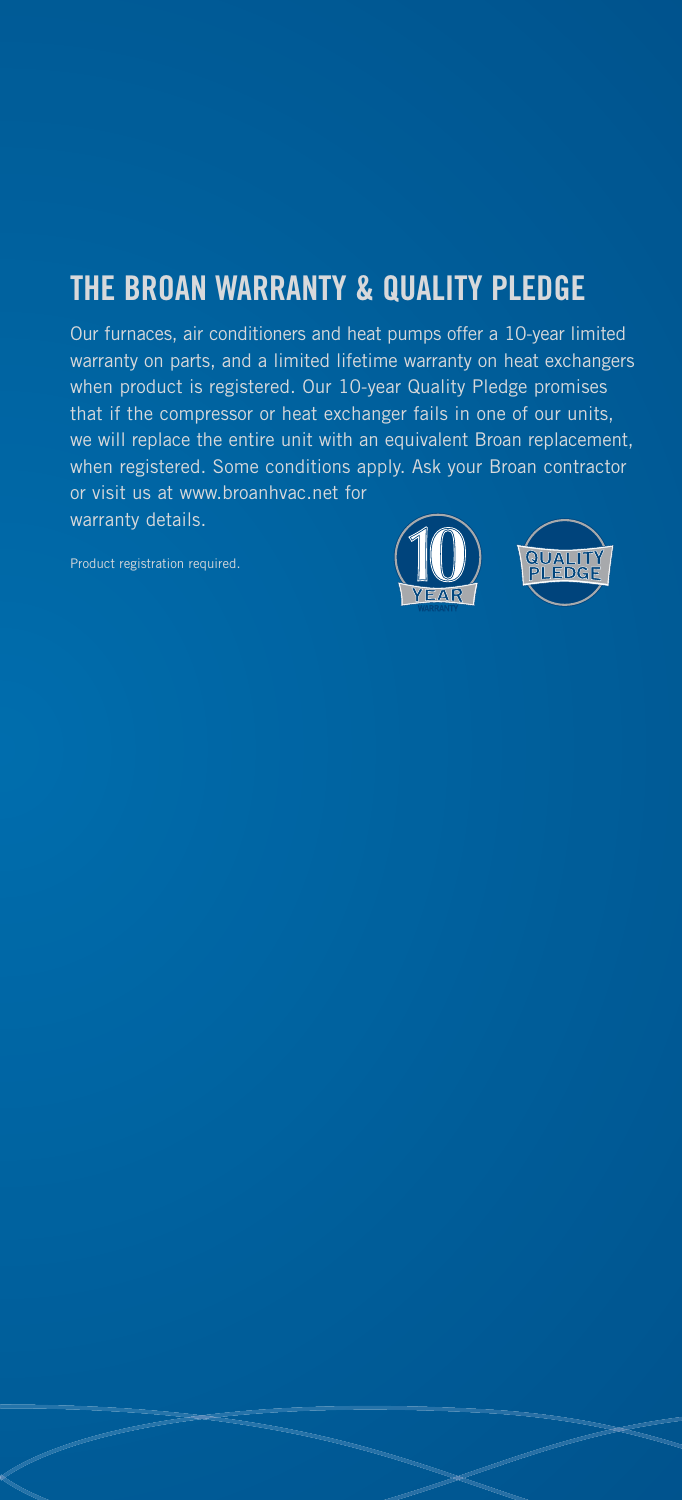#### **BROAN DELIVERS TOP ENERGY EFFICIENCY**

Energy efficiency is directly related to a product's rating. The higher the number on the rating, the more efficient the product is, which helps lower your utility bills. Here is how heating or cooling systems are rated for energy consumption.

- Seasonal Energy Efficiency Ratio (SEER) measures cooling efficiency of a complete cooling system.
- Heating Seasonal Performance Factor (HSPF) measures heat pump heating efficiency of a complete system. The cooling portion of a heat pump is measured in SEER, like an air conditioner.
- Annual Fuel Utilization Efficiency (AFUE) measures gas and oil heating efficiency. An AFUE of 90% means that 90% of the fuel is used to heat your home, while the other 10% basically goes unused.

#### **HERE IS ADDITIONAL ENERGY EFFICIENCY INFORMATION TO HELP YOU CHOOSE THE RIGHT PRODUCT FOR YOUR HOME.**

The current government standard minimum efficiencies are the following:

- 13 SEER for air conditioners (Northern climates only).
- 14 SEER for air conditioners (Southern climates only).
- 14 SEER and 8.0 HSPF for heat pumps.
- 80% AFUE for gas/oil heating in the United States; 90% AFUE or higher in Canada.

ENERGY STAR‰ ratings beginning September 15, 2015, indicate that these products meet the E.P.A. guidelines for exceptional efficiency:

- 15.0 SEER/12.5 EER and higher for air conditioners.
- 15.0 SEER/12.5 EER/8.5 HSPF or higher for heat pumps.
- 15.0 SEER/12.0 EER/8.2 HSPF or higher for packaged systems.
- 90% (South), 95% (North) AFUE or higher, have an approved energy efficient blower motor and cabinet air leakage of less than or equal to 2% for gas heating.
- 85% AFUE or higher for oil heating.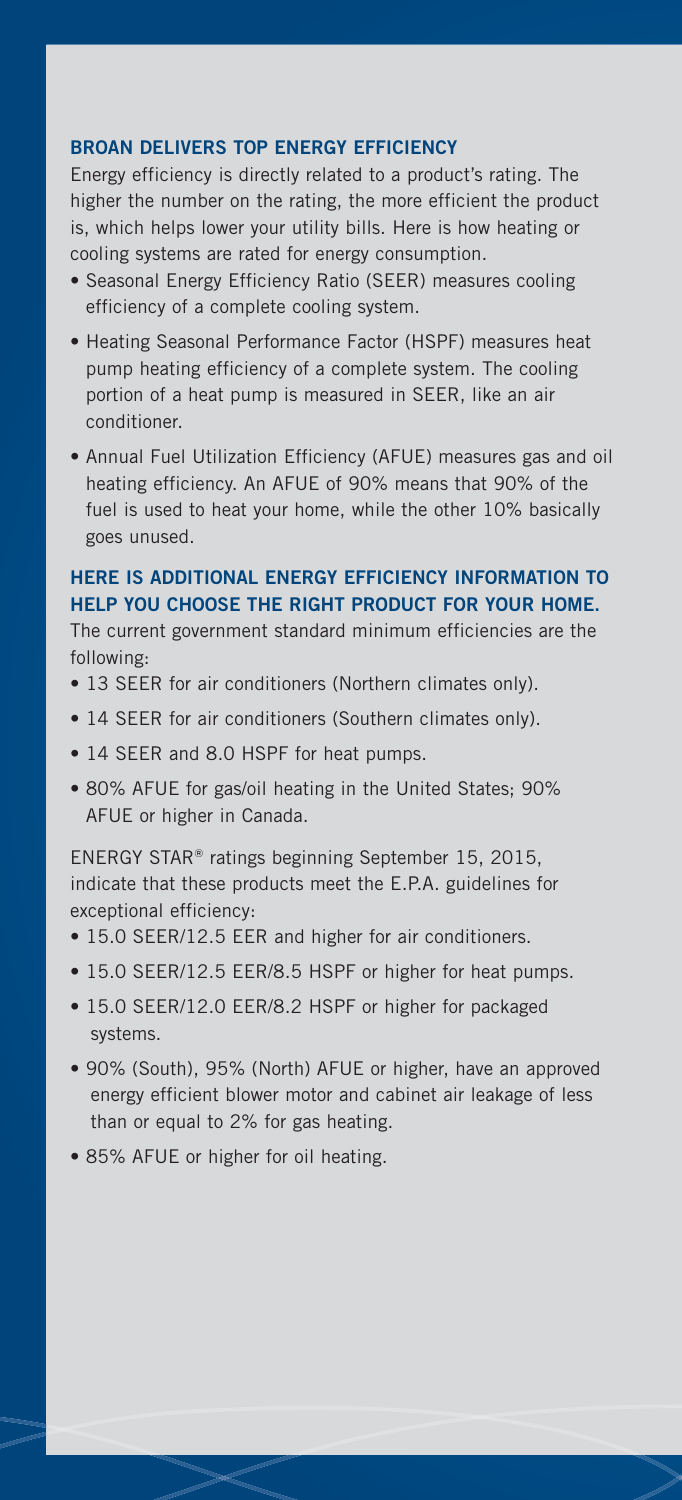When you compare current energy efficiencies with the energy consumption of older products, you'll find:

- Over 90% of homes installing a cooling system between 1992 and 2005 were rated at 10 SEER for cooling. Before 1992, the average was about 6 SEER.
- Heat pump ratings from 1992 to 2005 were at a minimum of 6.8 HSPF. Before 1992, a 5.0 minimum HSPF was required.
- Furnaces installed before 1994 had AFUE acceptable ratings in the 75% AFUE range.

You have several options to consider for the most optimal product type to fit your budget, energy needs and house style, including:

- **Split System Air Conditioner and Furnace Cooling/Heating System.** As the most common configuration, the cooling system includes the outdoor air conditioner and the indoor coil, which is attached to the furnace. The furnace uses natural gas, propane or oil fuel to produce heat during the winter. The furnace blower is used year-round to distribute the air throughout the home.
- **Split System Heat Pump and Air Handler Cooling/Heating System.** This system provides all-electric heating and cooling. The indoor section of the heat pump is an air handler, which is a blower and coil system that distributes the air year-round. Adding on heater kit accessories can further these systems into colder climates.
- **Packaged Heating/Cooling Systems.** These systems are selfcontained in one outdoor section that includes the blower and coil. There are three types of self-contained systems available – an air conditioner, a heat pump or a gas/electric packaged system that combines gas heat and electric cooling.
- **Hybrid Systems.** For additional energy efficiency, consider a dual-fuel system that uses both electric and gas heat. Dual-fuel systems are typically an outdoor heat pump paired with a gas furnace or an all-in-one package system such as the Broan iHybrid‰.



ecoLogic® is your sign of environmentally friendly, high-efficiency heating and cooling products. Only the most

energy-efficient, most environmentally responsible units receive our ecoLogic seal of quality.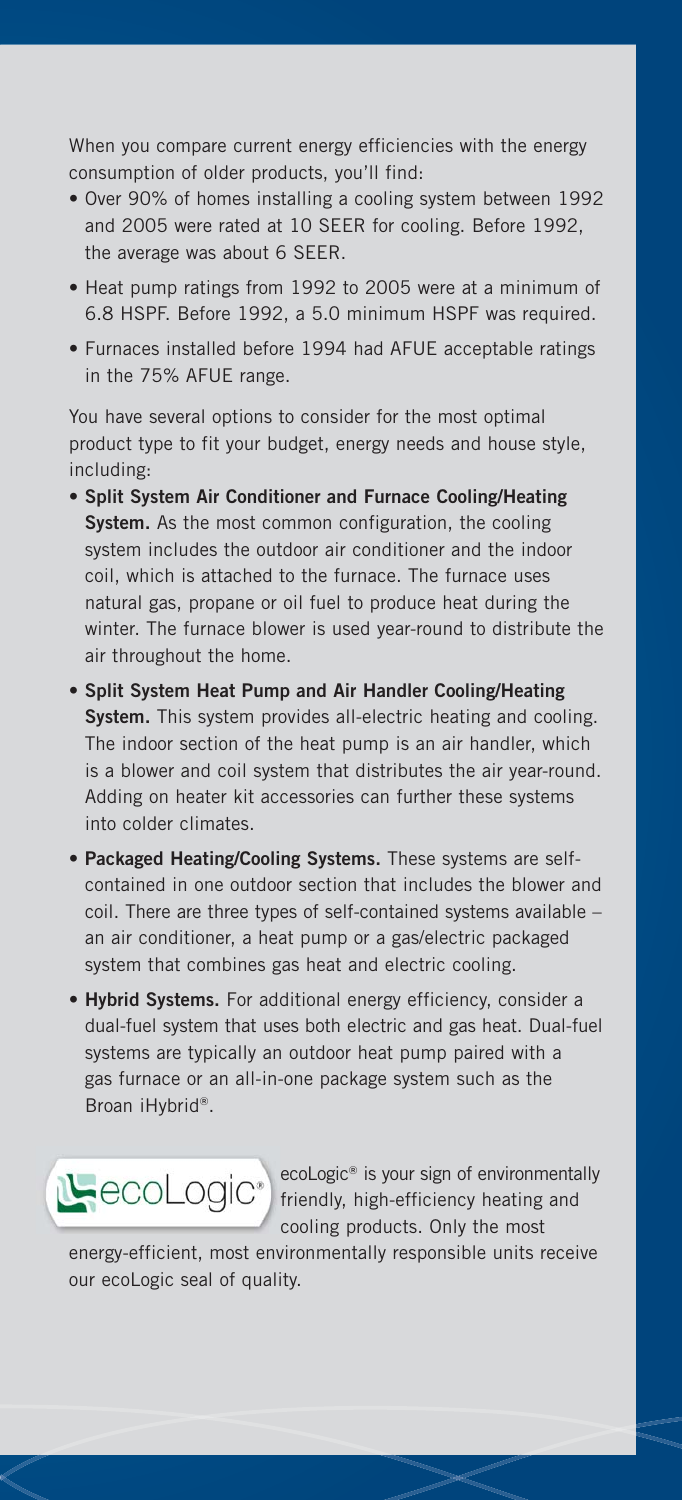### **THE EXTREME IN TOTAL BROAN COMFORT**



**BROAN iQ DRIVE® AIR CONDITIONER WITH 96% AFUE TWO-STAGE, VARIABLE-SPEED GAS FURNACE SYSTEM**

#### **(96% AFUE gas furnace available in dedicated upflow and downflow applications)**

Broan's Ultimate Comfort System provides these key benefits:

- Efficiencies: 20 SEER Cooling/96% AFUE Heating Ratings.
- Quiet features include iQ Drive inverter technology, sweptwing fan blades, sound-absorbing base on outdoor unit, fully insulated furnace cabinet, 2 speed vent motor and 16 speed blower.
- Furnace and coil are coated with a high-quality gloss finish and split system is coated with a glossy, powder-paint finish for increased durability and corrosion resistance.
- Variable-speed provides better humidity control and temperature balance.

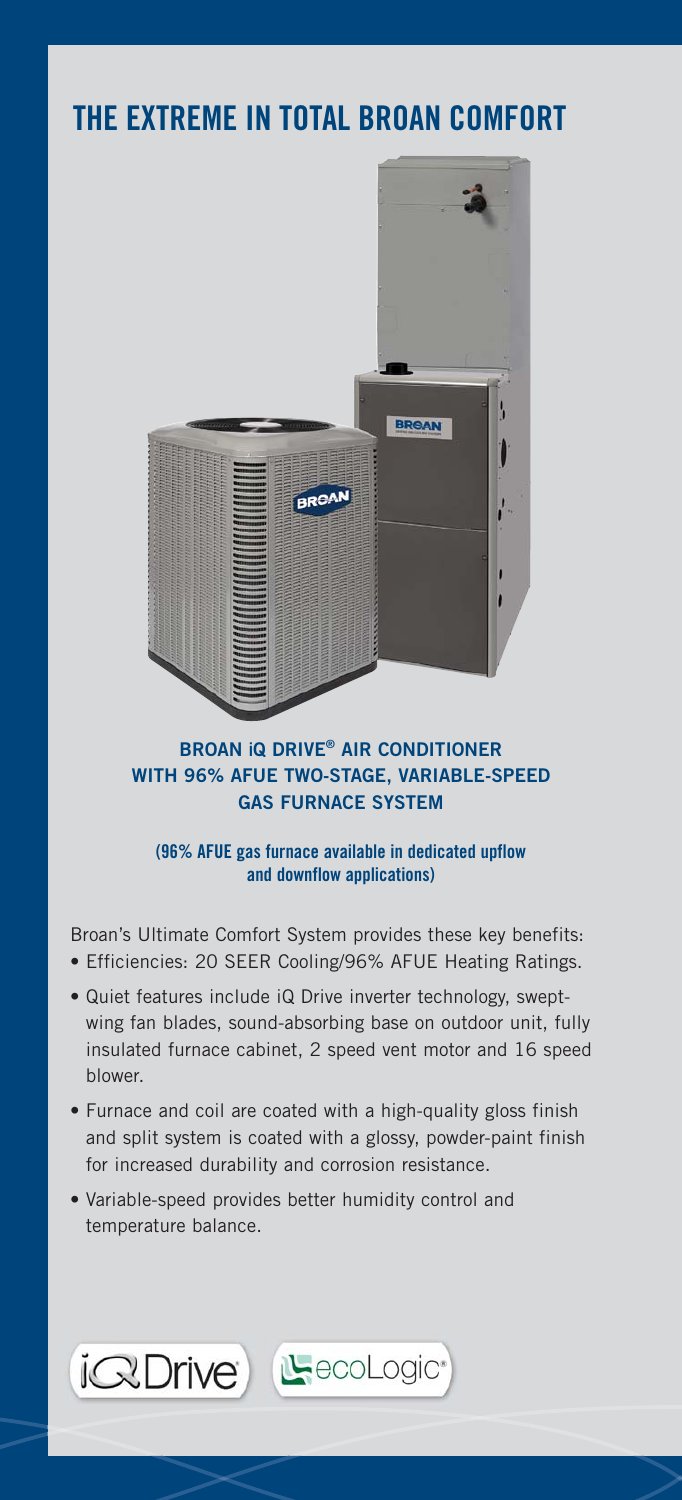- Programmable thermostat provides various custom level programming.
- Continues to adjust capacity levels in response to outdoor and indoor temperature in the summer, and indoor temperature in the winter. This provides a better overall comfort level while reducing energy use.

#### **BROAN'S ULTIMATE COMFORT SYSTEM ENERGY CONSUMPTION**

When you compare this system with an average system installed between 1990 and 2005, this Ultimate Comfort System is up to:

- More than twice as efficient in cooling.\*
- Up to 62% more efficient in heating.\*

Broan's Ultimate Comfort System is also available in these options:

- 20 SEER iQ Drive® Air Conditioner\*\*/Air Handler System.
- 20 SEER iQ Drive Air Conditioner\*\*/80% AFUE Two-Stage, Variable-Speed Gas Furnace  $\dagger$  System for warm climates that do not need extra high-efficiency gas heating. Upflow/ horizontal applications.
- 20 SEER iQ Drive Air Conditioner\*\*/95.1% AFUE Two-Stage, Variable-Speed Gas Furnace\*\*<sup>†</sup> System for cooler climates that need extra high-efficiency gas heating. Upflow/horizontal applications.

Compared to 10 SEER cooling/60% AFUE heating

Meets the ENERGY STAR Certified requirements

t If installed in SCAQMD only: These furnaces and gas/electric packaged system do not meet the SCAQMD Rule 1111 14 ng/J NOx emission limit (14 ng/J), and thus are subject to a mitigation fee of up to \$450. These furnaces and gas/electric packaged system are not eligible for the Clean Air Furnace Rebate Program: www.CleanAirFurnaceRebate.com.

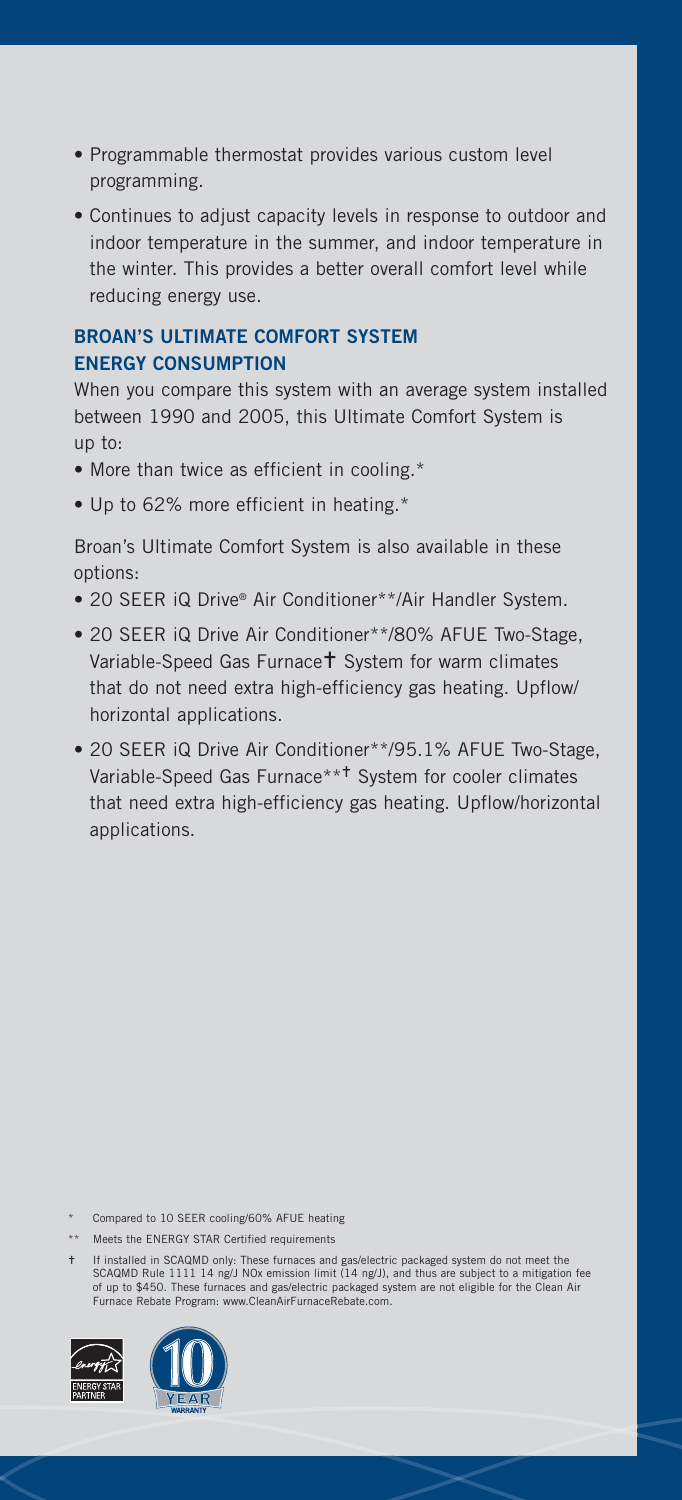### **THE EXTREME IN TOTAL BROAN COMFORT**



#### **BROAN iQ DRIVE® HEAT PUMP WITH AIR HANDLER SYSTEM**

Broan's Ultimate Comfort System provides these key benefits:

- Efficiencies: Up to 19 SEER/up to 10.0 HSPF Heat Pump/Air Handler Ratings.
- Quiet features include iQ Drive inverter technology, swept-wing fan blades, sound-absorbing base on outdoor unit and fully insulated air handler cabinet.
- Air handler is coated with a high-quality gloss finish and split system is coated with a glossy, powder-paint finish for increased durability and corrosion resistance.
- Variable-speed provides better humidity control and temperature balance.

iQDrive LecoLogic

• Programmable thermostat provides various custom level programming.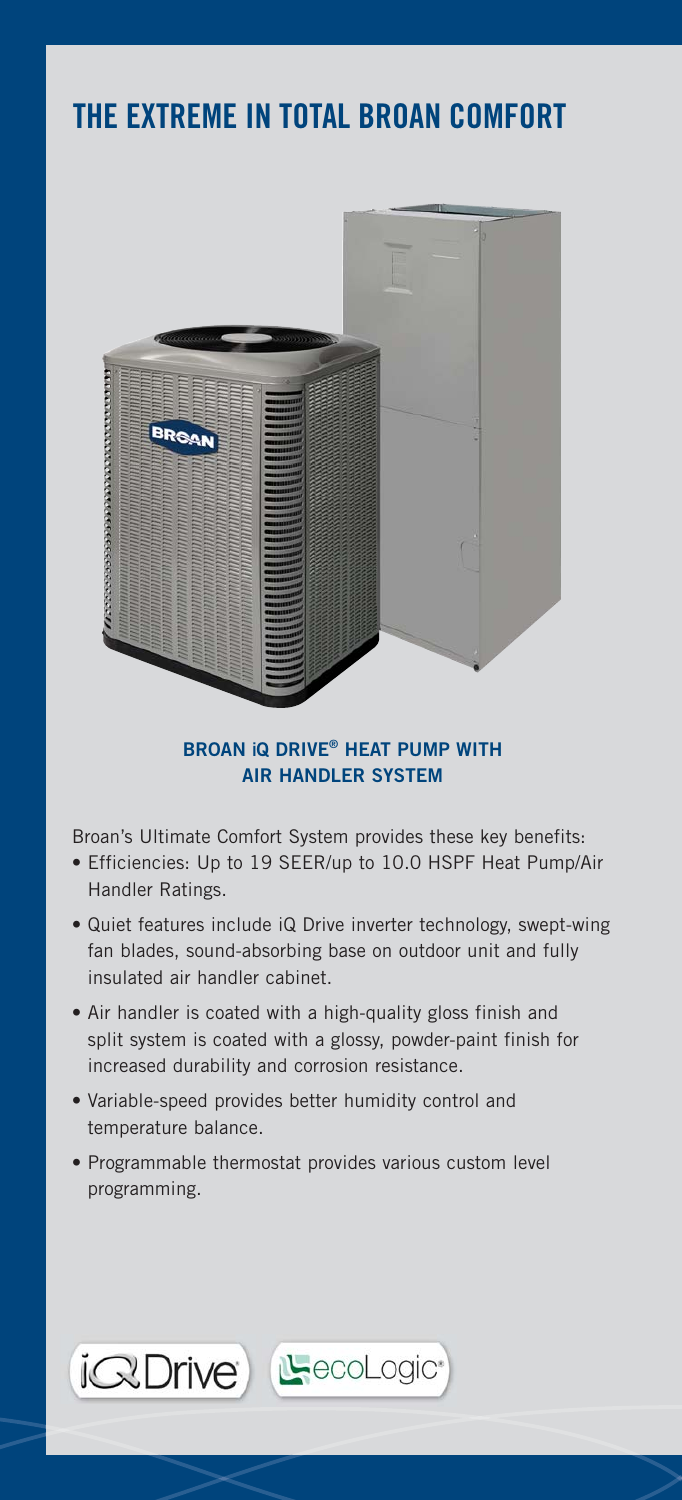• Continues to adjust capacity levels in response to outdoor and indoor temperature in the summer, and indoor temperature in the winter. This provides a better overall comfort level while reducing energy use.

**BROAN'S ULTIMATE COMFORT SYSTEM ENERGY CONSUMPTION**  When you compare this system with an average system installed between 1990 and 2005, this Ultimate Comfort System is up to:

- More than twice as efficient in cooling.\*
- Up to 62% more efficient in heating.\*

Broan's Ultimate Comfort System is also available in these options:

- Up to 19 SEER/up to 10.0 HSPF iQ Drive Heat Pump\*\*/80% AFUE Two-Stage, Variable-Speed Gas Furnacet System for warm climates that do not need extra high-efficiency gas heating. Upflow/horizontal applications.
- Up to 19 SEER/up to 10.0 HSPF iQ Drive Heat Pump\*\*/ 95.1% AFUE Two-Stage, Variable-Speed Gas Furnace\*\*<sup>†</sup> System for cooler climates that need extra high-efficiency gas heating. Upflow/horizontal applications.
- Up to 19 SEER/up to 10.0 HSPF iQ Drive Heat Pump\*\*/96% AFUE Two-Stage, Variable-Speed Gas Furnace System for cooler climates that need extra high-efficiency gas heating. Dedicated upflow and downflow applications.

\* Compared to 10 SEER cooling/6.2 HSPF heating

t If installed in SCAQMD only: These furnaces do not meet the SCAQMD Rule 1111 NOx emission limit (14 ng/J), and thus are subject to a mitigation fee of up to \$450. These furnaces are not eligible for the Clean Air Furnace Rebate Program: www.CleanAirFurnaceRebate.com.



<sup>\*\*</sup> Meets the ENERGY STAR Certified requirements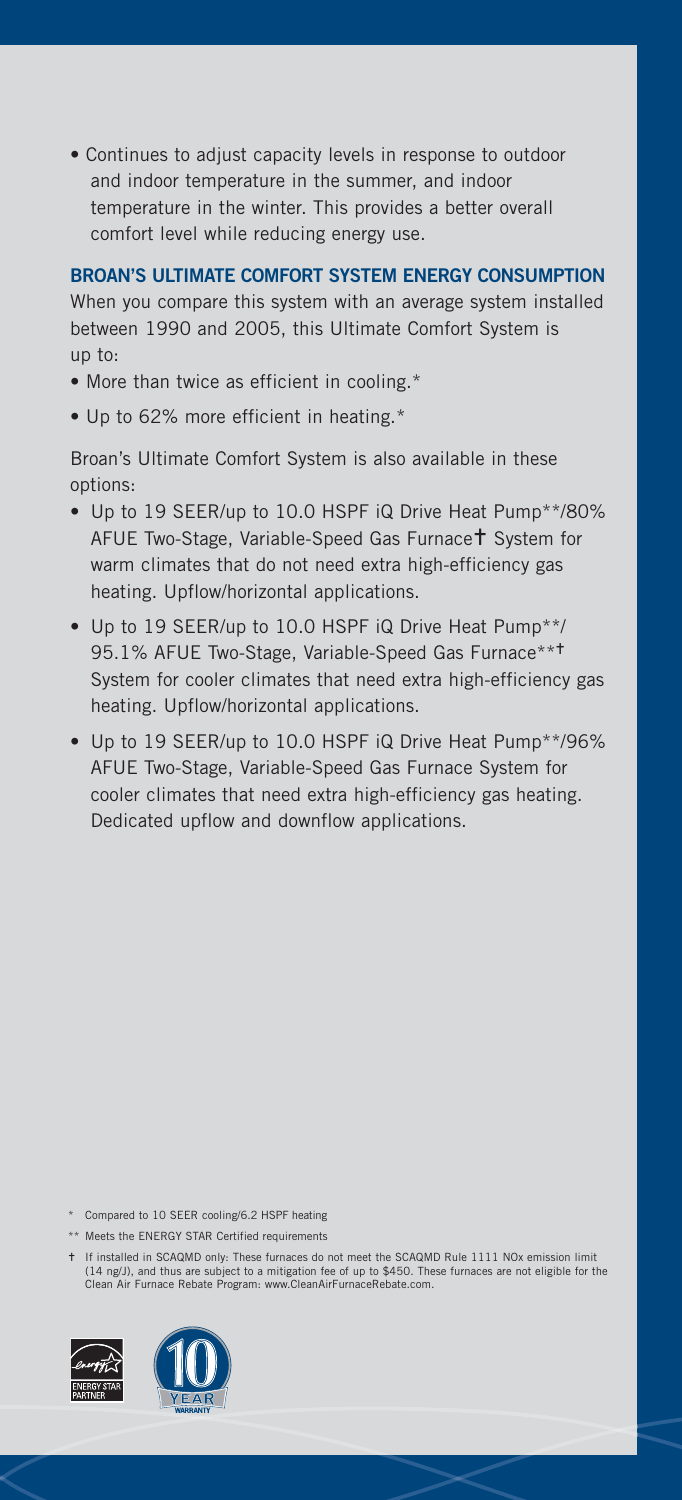### **TOTAL BROAN COMFORT**



#### **BROAN UP TO 16 SEER SPLIT SYSTEM AIR CONDITIONER AND 95.1% AFUE TWO-STAGE, VARIABLE-SPEED GAS FURNACE\* SYSTEM**

Broan's Best Comfort System provides these key benefits:

- Efficiencies: Up to 16 SEER Cooling/95.1% AFUE Heating Ratings.
- Quiet features include swept-wing fan blades, sound-absorbing base on outdoor unit, fully insulated furnace cabinet, 2 speed vent motor and variable-speed blower.
- Furnace is coated with a high-quality gloss finish and split system is coated with a glossy, powder-paint finish for increased durability and corrosion resistance.
- Variable-speed provides better humidity control and temperature balance.
- Overall, reduces hot and cold spots.
- Operates at lower cooling capacity during milder days for better comfort, same for heating in winter.
- Programmable thermostat provides various custom level programming and service diagnostics.

f installed in SCAQMD only: This furnace does not meet the SCAQMD Rule 1111 NOx emission limit<br>(14 ng/J), and thus is subject to a mitigation fee of up to \$450. This furnace is not eligible for the Clean<br>Air Furnace Rebate





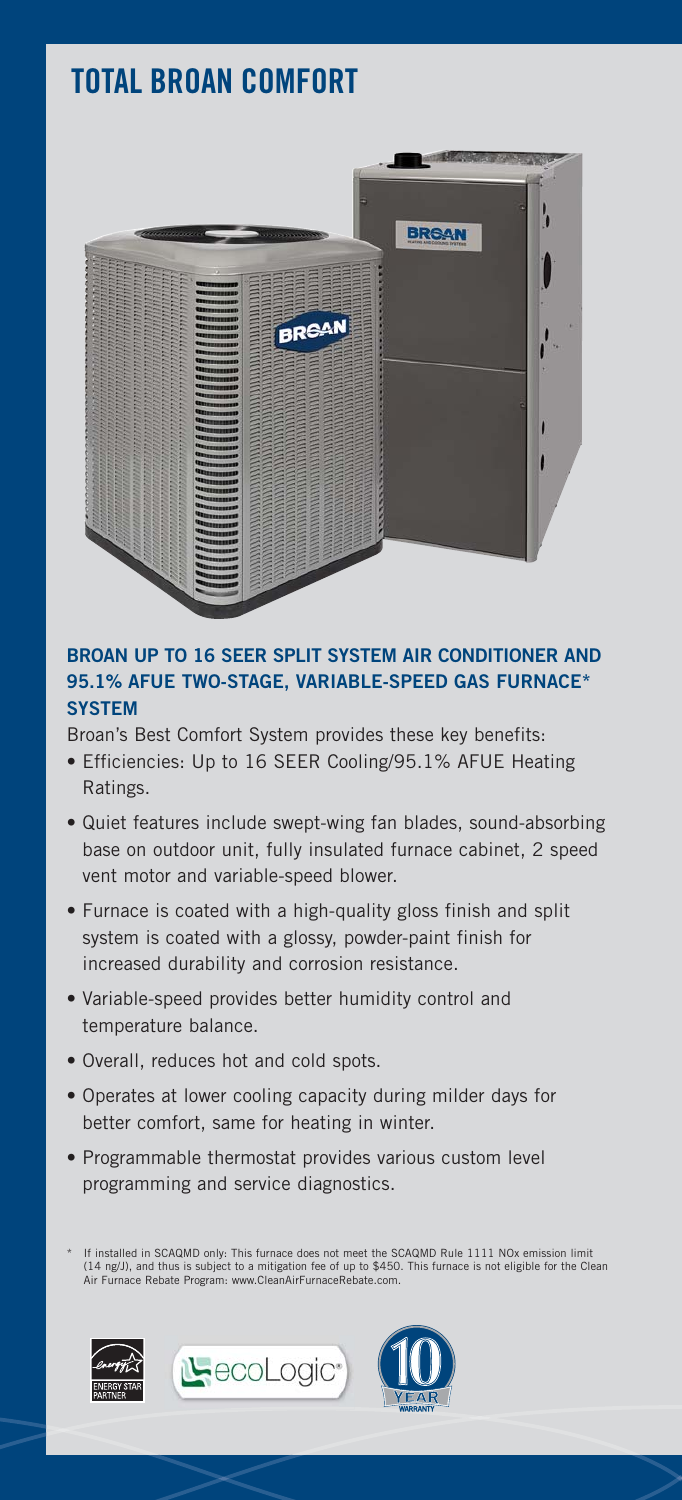#### **BROAN'S BEST COMFORT SYSTEM ENERGY CONSUMPTION**

When you compare this system with an average system installed between 1990 and 2005, this Best Comfort System is up to: • Up to 60% more efficient in cooling.\*

• Up to 58% more efficient in heating.\*

Broan's Best Comfort System is also available in these options:

- Up to 16 SEER Two-Stage Air Conditioner\*\* System with 80% AFUE Variable-Speed Gas Furnace<sup>+</sup>.
- Up to 16 SEER/9.0 HSPF Two-Stage, Variable-Speed Heat Pump\*\* Split System.
- 16 SEER Two-Stage Packaged Air Conditioner\*\* with 5 speed ECM blower.
- 15 SEER/81% AFUE/8.0 HSPF Two-Stage, Variable-Speed iHybrid‰ Dual Fuel Heat Pump/Gas Furnace System.
- 14 SEER/95% AFUE Two-Stage Heat, Variable-Speed (one of a kind) Blower Gas/Electric Packaged System<sup>+</sup>.



- \* Compared to 10 SEER cooling/60% AFUE heating
- \*\* Meets the ENERGY STAR Certified requirements
- t If installed in SCAQMD only: This furnace and these gas/electric packaged systems do not meet the SCAQMD Rule 1111 NOx emission limit (14 ng/J), and thus are subject to a mitigation fee of up to \$450. This furnace and these gas/electric packaged systems are not eligible for the Clean Air Furnace Rebate Program: www.CleanAirFurnaceRebate.com.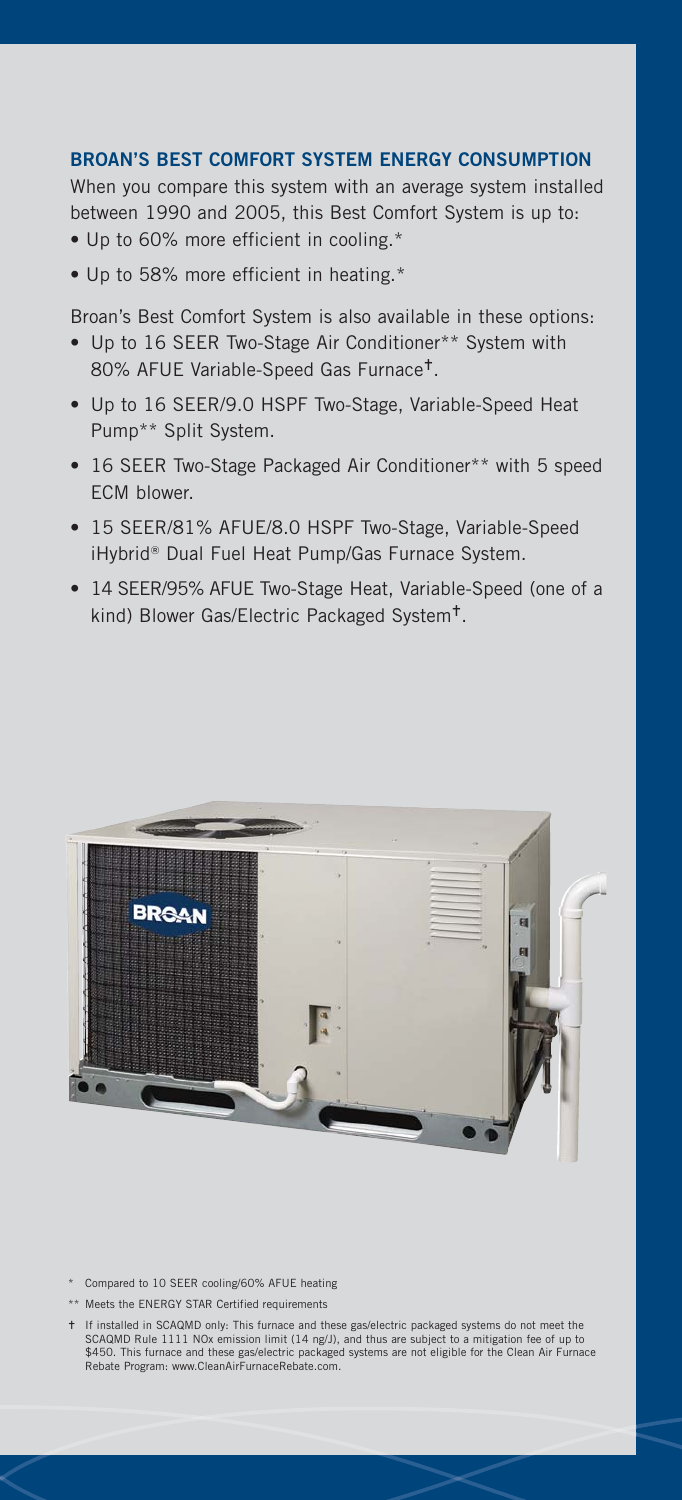### **TOTAL BROAN COMFORT**

#### **BROAN UP TO 15 SEER/8.5 HSPF VARIABLE-SPEED HEAT PUMP SYSTEM**

Broan's Good Comfort System provides these key benefits:

- Efficiencies: Up to 15 SEER Cooling and 8.5 HSPF Heating Ratings.
- Quiet features include swept-wing fan blades and soundabsorbing base.
- Air handler is coated with a high-quality gloss finish and split system is coated with a glossy, powder-paint finish for increased durability and corrosion resistance.
- Variable-speed provides better humidity control and temperature balance.

#### **BROAN'S GOOD COMFORT SYSTEM ENERGY CONSUMPTION**

When you compare this system with an average system installed between 1990 and 2005, this Good Comfort System is up to: • Up to 50% more efficient in cooling.\*

• Up to 45% more efficient in heating.\*

Broan's Good Comfort System is also available in these options:

- Up to 15 SEER Air Conditioner and Air Handler with an energy-efficient motor or Variable-Speed Gas Furnaces/Coils.
- Up to 15 SEER/8.5 HSPF Heat Pump and Air Handler with an energy-efficient motor.
- 14 SEER Packaged Systems<sup>†</sup>.



Compared to 10 SEER cooling/6.2 HSPF heating <br>  $+$  If installed in SCAQMD only: This gas/electric



 packaged system does not meet the SCAQMD Rule 1111 14 ng/J NOx emission limit (14 ng/J), and thus is subject to a mitigation fee of up to \$450. This gas/electric packaged system is not eligible for the Clean Air Furnace Rebate Program: www.CleanAirFurnaceRebate.com.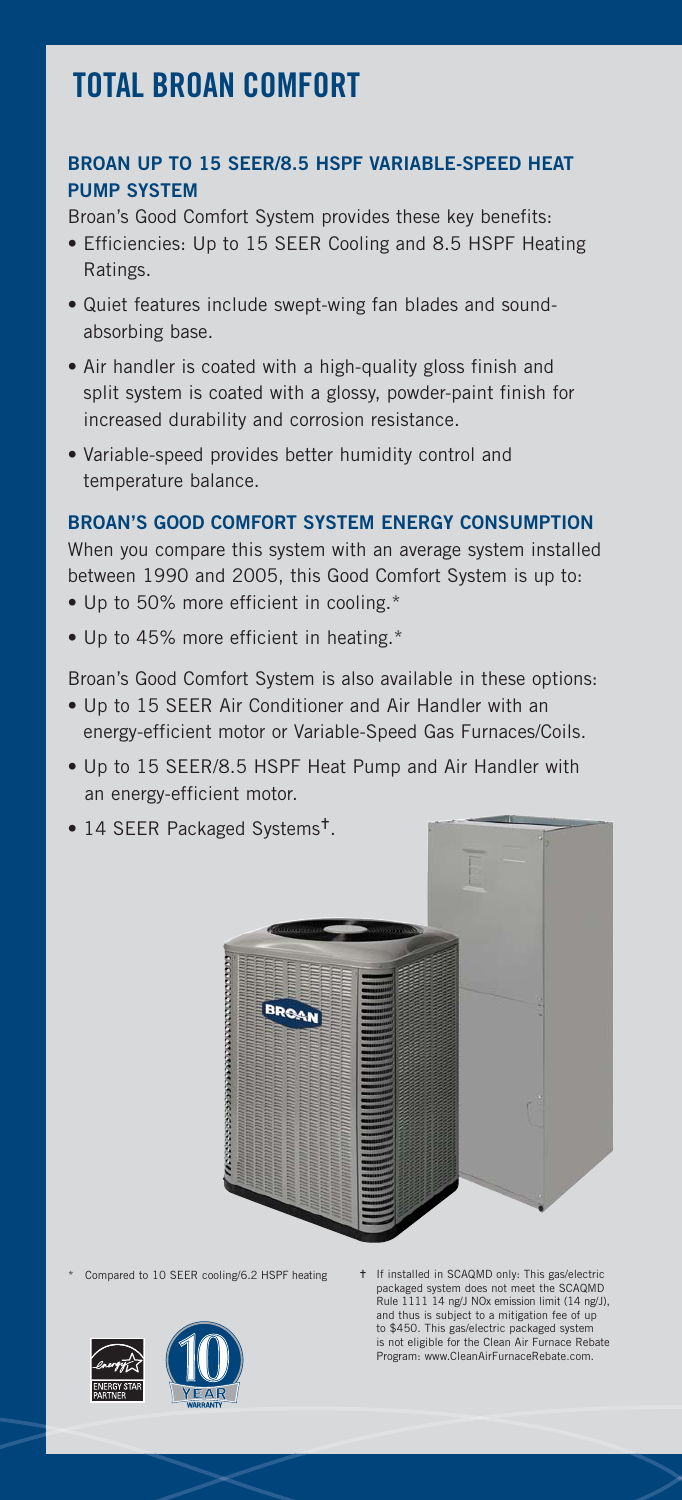### **TOTAL BROAN COMFORT**

#### **BROAN UP TO 14 SEER SPLIT SYSTEM AIR CONDITIONER AND 80% AFUE TWO-STAGE, VARIABLE-SPEED GAS FURNACE**g **SYSTEM**

Broan's Basic Comfort System provides these key benefits:

- Efficiencies: Up to 14 SEER Cooling/80% AFUE Heating Ratings.\*
- Quiet features include swept-wing fan blades, sound-absorbing base on outdoor unit, fully insulated furnace cabinet, 2 speed vent motor and variable-speed blower.
- Furnace is coated with a high-quality gloss finish and split system is coated with a glossy, powder-paint finish for increased durability and corrosion resistance.
- Operates at lower heating capacity during milder days for better comfort.
- Furnace features SmartLite® technology for increased life in igniter start-up.

#### **BROAN'S BASIC COMFORT SYSTEM ENERGY CONSUMPTION**

When you compare this system with an average system installed between 1990 and 2005, this Basic Comfort System is up to: • Up to 40% more efficient in cooling.\*\*

• Up to 33% more efficient in heating.\*\*

Broan's Basic Comfort System is also available in these options:

• Up to 14 SEER Air Conditioner (available in Northern climates only) with 80% AFUE Two-Stage, Variable-Speed Gas  $Furnace<sup>†</sup>$ .



\* Packaged systems are rated at 81% AFUE

\*\* Compared to 10 SEER cooling/60% AFUE heating



• 14 SEER Packaged Systems<sup>†</sup>.



t If installed in SCAQMD only: This furnace and this gas/electric packaged system do not meet the SCAQMD Rule 1111 NOx emission limit (14 ng/J), and thus are subject to a mitigation fee of up to \$450. This furnace and this gas/ electric packaged system are not eligible for the Clean Air Furnace Rebate Program: www.CleanAirFurnaceRebate.com.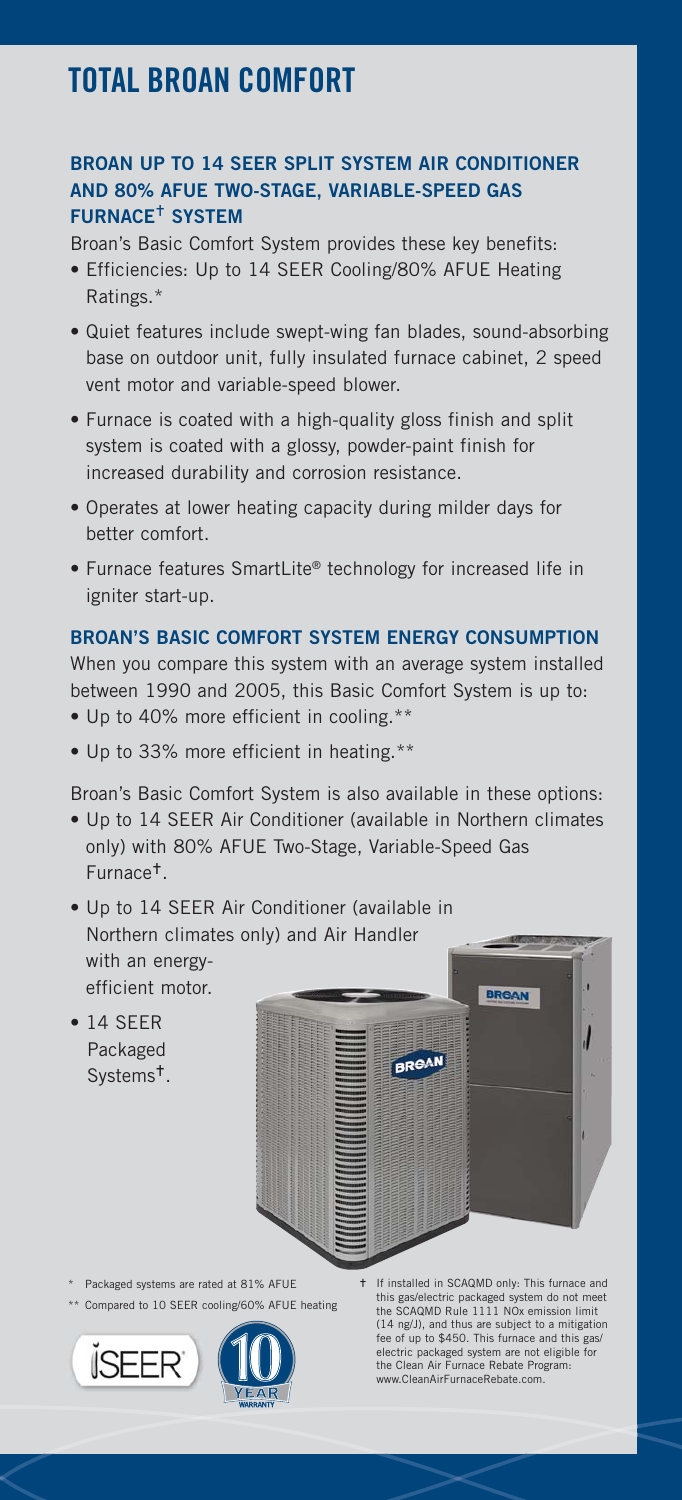## **CUSTOM COMFORT SOLUTIONS**

**FOR ALMOST ANY SYSTEM** 



- Air conditioner or heat pump
- Gas furnace or air handler
- HEPA air cleaner or Electronic air cleaner
- Evaporator coil
- UV air purifier
- Humidifier
- Programmable thermostat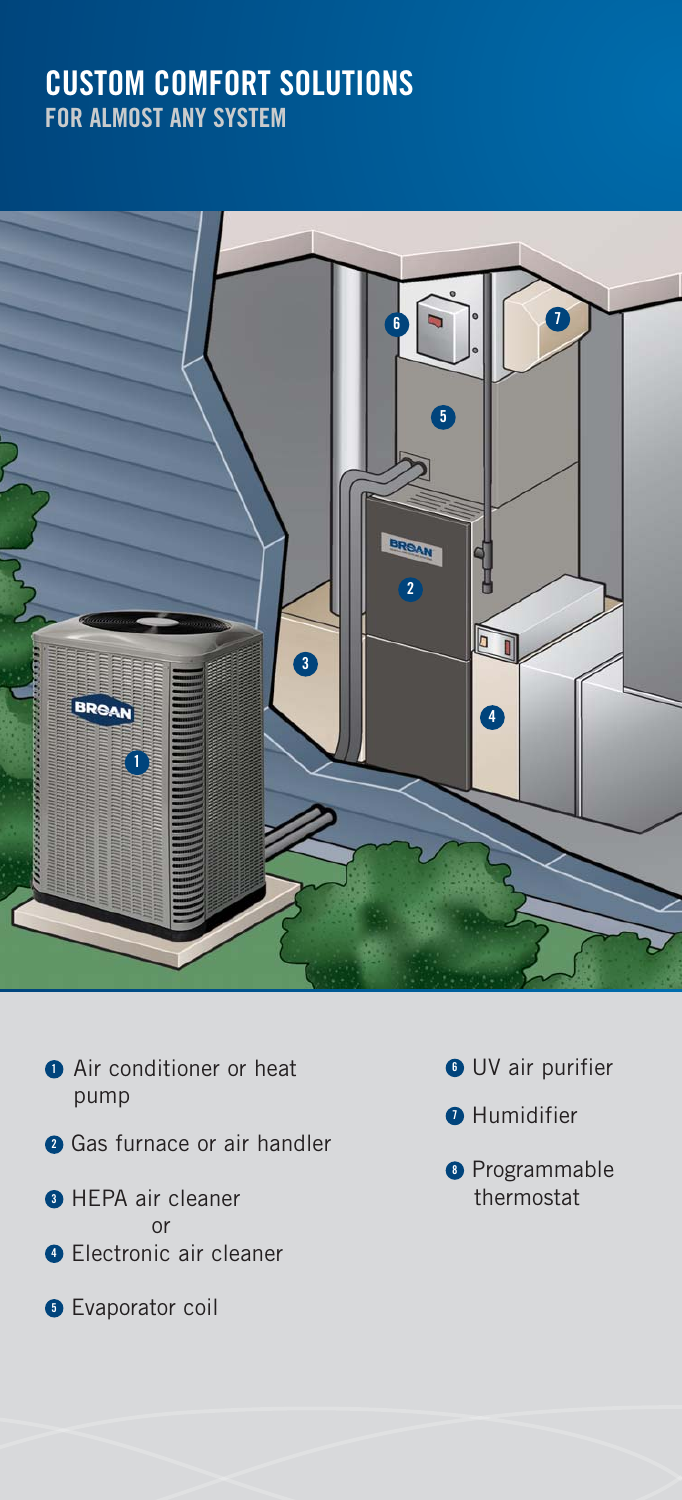

If you've got a problem, Broan has a variety of solutions. Just combine the following features and accessories with any Broan system to create the toughest, most durable Complete Comfort System.